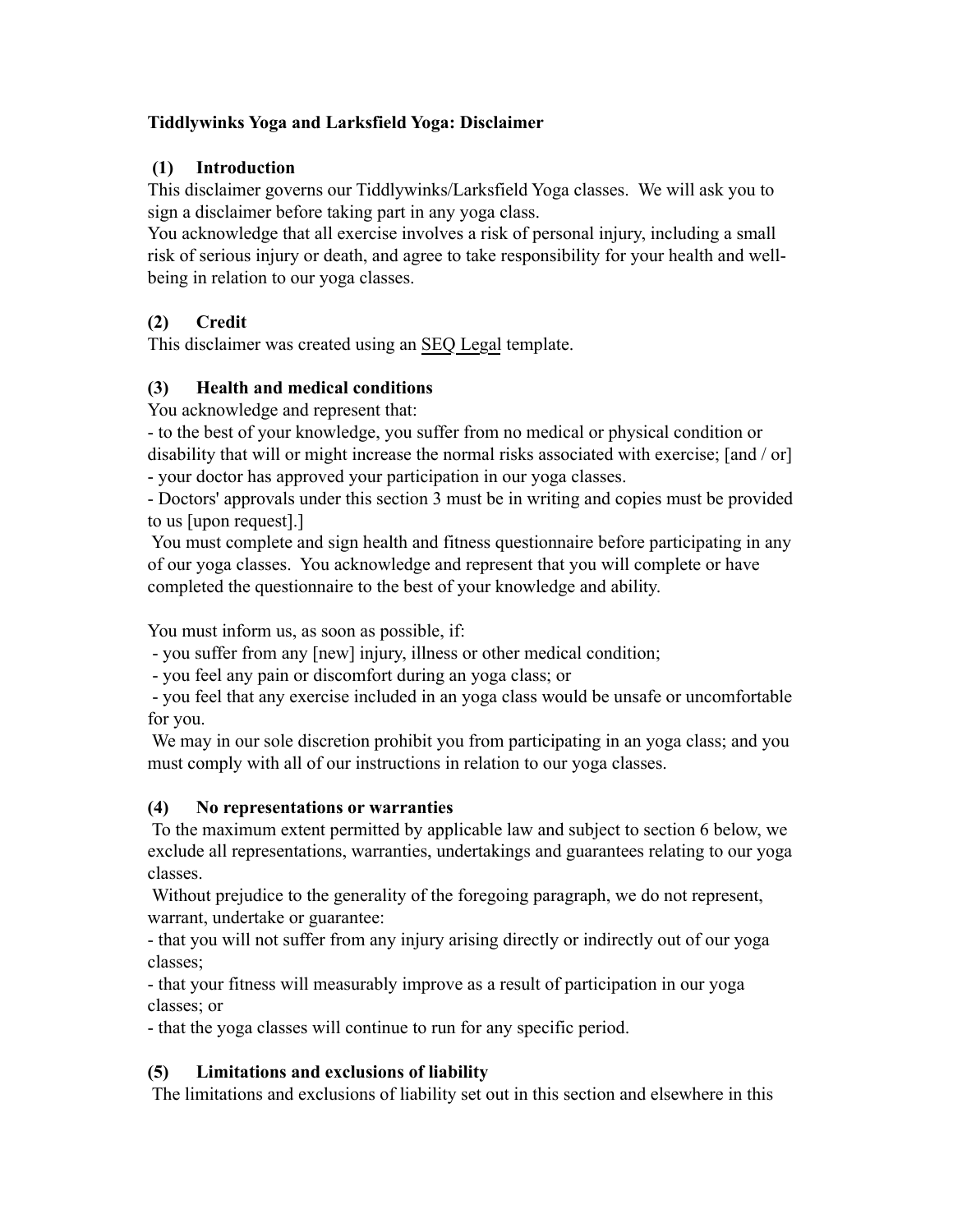disclaimer: are subject to section 6 below; and govern all liabilities arising under the disclaimer or in relation to our yoga classes, including liabilities arising in contract, in tort (including negligence) and for breach of statutory duty.

We will not be liable to you in respect of any personal injury (including without limitation serious injury or death) that you may suffer or sustain directly or indirectly as a result of attending our yoga classes. Nor will we be liable to you in respect of any other losses arising as a result of any such personal injury.

We will not be liable to you in respect of any of your personal property that is lost, stolen or damaged before, during or after a yoga class.

We will not be liable to you in respect of any losses arising out of any event or events beyond our reasonable control.

We will not be liable to you in respect of any business losses, including (without limitation) loss of or damage to profits, income, revenue, use, production, anticipated savings, business, contracts, commercial opportunities or goodwill.

We will not be liable to you in respect of any special, indirect or consequential loss or damage.

# **(6) Exceptions**

 Nothing in this disclaimer shall: limit or exclude our liability for death or personal injury resulting from negligence; limit or exclude our liability for fraud or fraudulent misrepresentation; limit any of our liabilities in any way that is not permitted under applicable law; or exclude any of our liabilities that may not be excluded under applicable law.

## **(7) Severability**

 If a section of this disclaimer is determined by any court or other competent authority to be unlawful and/or unenforceable, the other sections of this disclaimer continue in effect. If any unlawful and/or unenforceable section would be lawful or enforceable if part of it were deleted, that part will be deemed to be deleted, and the rest of the section will continue in effect.

## **(8) Law and jurisdiction**

 This disclaimer shall be governed by and construed in accordance with English law, and any disputes relating to this disclaimer or our yoga classes will be subject to the exclusive jurisdiction of the courts of England and Wales.

## (9) Our details

In this disclaimer, "we" means (and "us" and "our" refer to) Emma Philip trading as Tiddlywinks Yoga and Larksfield Yoga which has its principal place of business at Larksfield, Freewood Street, Bradfield St George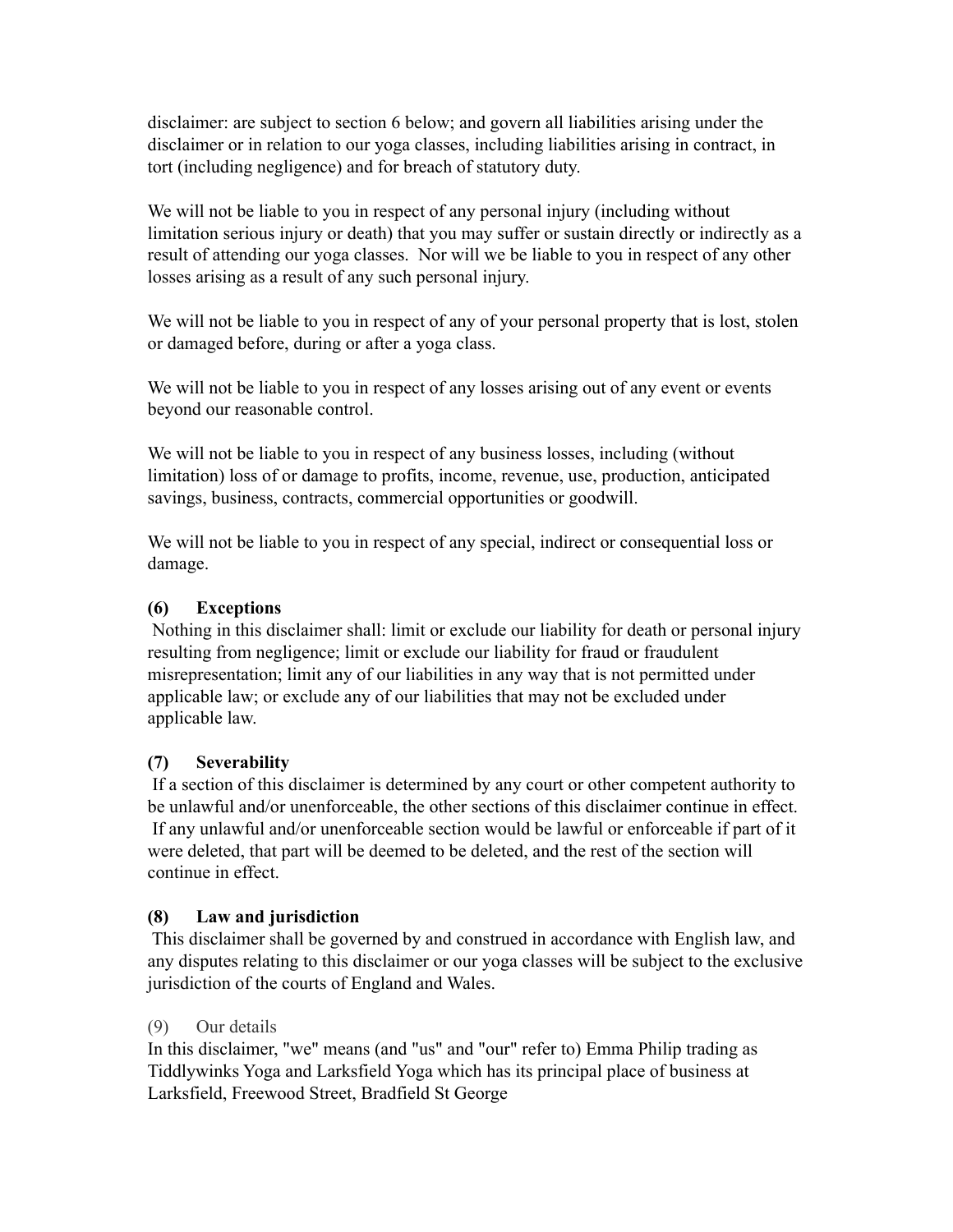#### **(10) Instructors**

 The limitations and exclusions of liability in this disclaimer protect our instructors as well as protecting us.

# PRIVACY NOTICES

These privacy notices explain the manner in which Tiddlywinks/Larksfield Yoga collects, uses, maintains and discloses information collected from you, a "User". These privacy notices applies to the Site and all products and services offered byTiddlywinks/Larksfield Yoga.

#### **Personal identification information**

We collect personal identification information from Users, by Users filling out a form when attending classes, workshops and training.

Users will be asked for: name, address, email address, phone number, an emergency name and contact number and relevant medical information.

Users can always refuse to supply personally identification information, except that it may prevent them from engaging in certain Site related activities.

How we use and store collected information

The form is stored alphabetically by first name in a folder labelled Private & Confidential in a locked cupboard and is available at the time of a class being taught.

Email addresses are used only to inform participants of class times/dates and schedules and are not stored on a computer. Email addresses may also be used to respond to Users inquiries, questions, and/or other requests.

Mobile phone details are used only to inform participants of changes to class schedules and are not stored on Tiddlywinks/Larksfield Yoga's mobile phone unless requested.

An emergency contact is required should the need arise.

Medical information is collected for the Yoga Teacher to understand any issues you may be dealing with and to assist the teacher adapt yoga practices to your needs. This information may be passed to a third party, such as ambulance service or other medical professional, in the event of an emergency,

No personal information is passed on to a third party.

Replacement teachers, who we nominate to teach our classes in our absence, will have access to this information for a limited period to ensure health and safety and access to emergency numbers.

At any point you may request to see, alter, rectify, file a complaint or request the deletion of your information.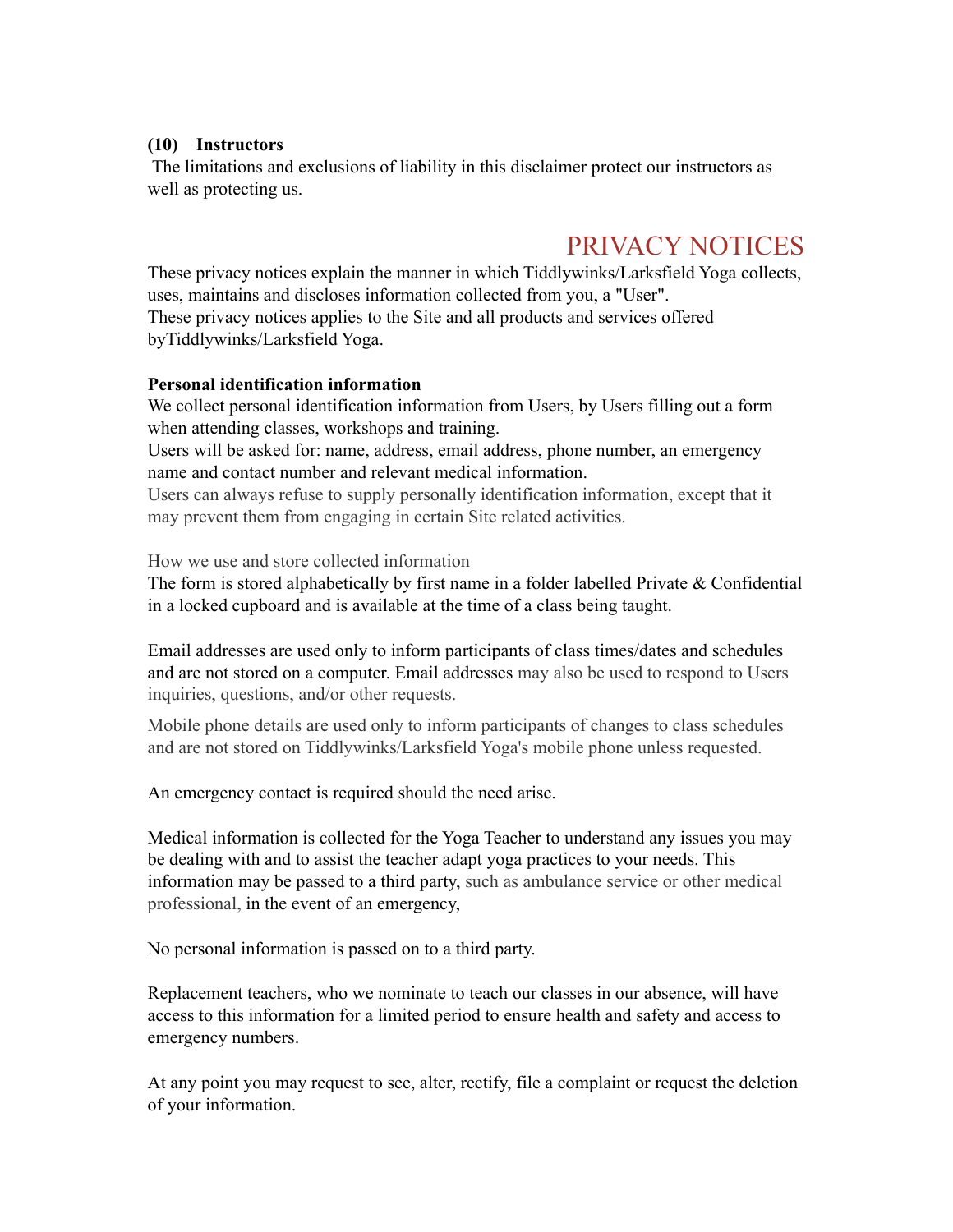This information on the form is renewed and updated in January of every year. If you are no longer regularly participating in Tiddlywinks/Larksfield Yoga Classes at this time, the information will be destroyed in a shredder, and a new form filled out if you return.

#### **Third party websites**

Users may find advertising or other content on our Site that link to the sites and services of third parties. We do not control the content or links that appear on these sites and are not responsible for the practices employed by websites linked to or from our Site. In addition, these sites or services, including their content and links, may be constantly changing. These sites and services may have their own privacy notices and customer service policies. Browsing and interaction on any other website, including websites which have a link to our Site, is subject to that website's own terms and policies.

#### **Changes to these privacy notices**

Tiddlywinks Yoga and Larksfield Yoga has the discretion to update these privacy notices at any time. When we do, we will revise the updated date at the bottom of this page. We encourage Users to frequently check this page for any changes to stay informed about how we are helping to protect the personal information we collect. You acknowledge and agree that it is your responsibility to review these privacy notices periodically and become aware of modifications.

## Individual's (Users) Rights:

You, the User, have the following rights:

- The right to be informed how we use your personal data
- The right to access your personal data
- The right to be forgotten and have your data deleted in specific circumstances
- The right to data portability to transfer your data to another service provider
- The right to have information corrected if it's out of date, incomplete or incorrect
- The right to object to, or stop, your data being processed on certain grounds
- The right to restrict processing, meaning you can request that your data is only kept on file and not used for processing
- Rights in relation to automated decision making and profiling, meaning that in some cases individuals have the right not to be subject to a decision that is based on an automated process.

#### **Your acceptance of these terms**

By using this Site, you signify your acceptance of this policy. If you do not agree to this policy, please do not use our Site. Your continued use of the Site following the posting of changes to this policy will be deemed your acceptance of those changes.

#### **Contacting us**

If you have any questions about these privacy notices, the practices of this site, or your